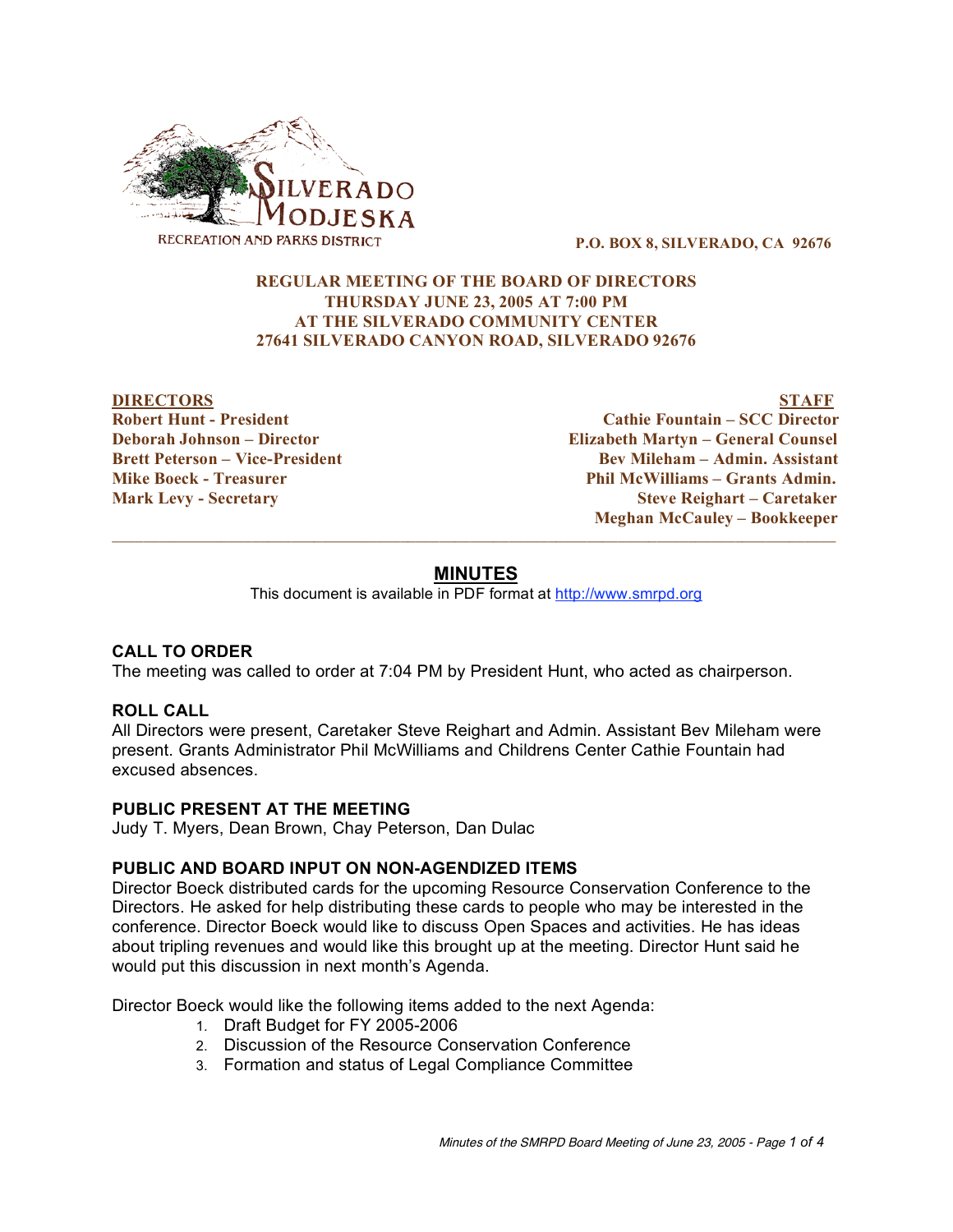Director Johnson said that the School of Dance rental agreement has been discussed with Lori Christenson. In the new agreement, payments are made in advance of using the facilities. Any repairs done to the Modjeska center should be done during the school vacation before Sept., if possible. Full county approval is needed if we use grant funds.

#### **CONSENT CALENDAR**

The Safety Committee met and will submit their minutes on the next Agenda.

**1st ACTION** Director Levy made a motion to accept the Minutes of June 9, 2005 and the Consent Calendar. Director Peterson seconded. Director Boeck abstained because he was absent at the last meeting. Unanimously approved.

**2nd ACTION** Director Boeck made a motion to add to the Agenda a bill that was received late from SBC transmittal # 06-05E. Director Johnson seconded. Unanimously approved.

#### **TREASURERS REPORT**

Director Boeck will have the Draft Budget for the Board to review at the next Board meeting. Also he noticed what seemed like a last minute transfer of money to the Districts account. As of May 31 there was \$100,000 in the account.

Steve Reighart's invoice had the wrong object code, it is being corrected.

**3rd ACTION** 3rd ACTION: Director Boeck made a motion to approve payment of transmittal 06-05C for \$100.00 total for Directors' compensation for the Regular Board Meeting of April 14, 2005 to: Director Levy \$50.00 Director Hunt \$50.00 Director Johnson seconded. Unanimously approved.

Note: a correction of the Agenda, from transmittal 06-05A to the correct transmittal #06-05C.

|                                               |  |          |                             | 4th ACTION 4TH ACTION: Director Boeck made a motion to approve payment of |  |  |
|-----------------------------------------------|--|----------|-----------------------------|---------------------------------------------------------------------------|--|--|
| transmittal $06-05D$ for \$2,924.26 total to: |  |          |                             |                                                                           |  |  |
| Meghan Warner                                 |  | \$225.00 | Invoice #05-54 (Bookkeeper) |                                                                           |  |  |

| <b>IVICULIAII VVALIICI</b>                          | <b>JAZZU.UU</b> | <b>IIIVUILE #UJ-J4 (DUUNNEEDEI)</b>       |  |
|-----------------------------------------------------|-----------------|-------------------------------------------|--|
| <b>Home Depot</b>                                   | \$91.38         | Invoice dated 06-05-2005                  |  |
| <b>Phil McWilliams</b>                              | \$280.00        | Invoice for 5-2005 (Grants Administrator) |  |
| <b>Steve Reighart</b>                               | \$2,000.00      | Inv. #2015, progress payment for          |  |
| <b>Caretaker's Residence Construction Contract.</b> |                 |                                           |  |
| <b>SCE</b>                                          | \$324.88        | Invoice dated 6-10-2005                   |  |
| <b>H&amp;P Fire Equipment</b>                       | \$3.00          | Statement of 6-1-05                       |  |
| Director Peterson seconded. Unanimously approved.   |                 |                                           |  |

**5th ACTION** 5TH ACTION: Director Boeck made a motion to approve payment of transmittal 06-05E to SBC for the amount of \$45.79. Director Johnson seconded. Unanimously approved.

## **SILVERADO CHILDREN'S CENTER**

Chay Peterson was asked about enrollments. She said there is a rise, and more children are expected to enroll for the summer.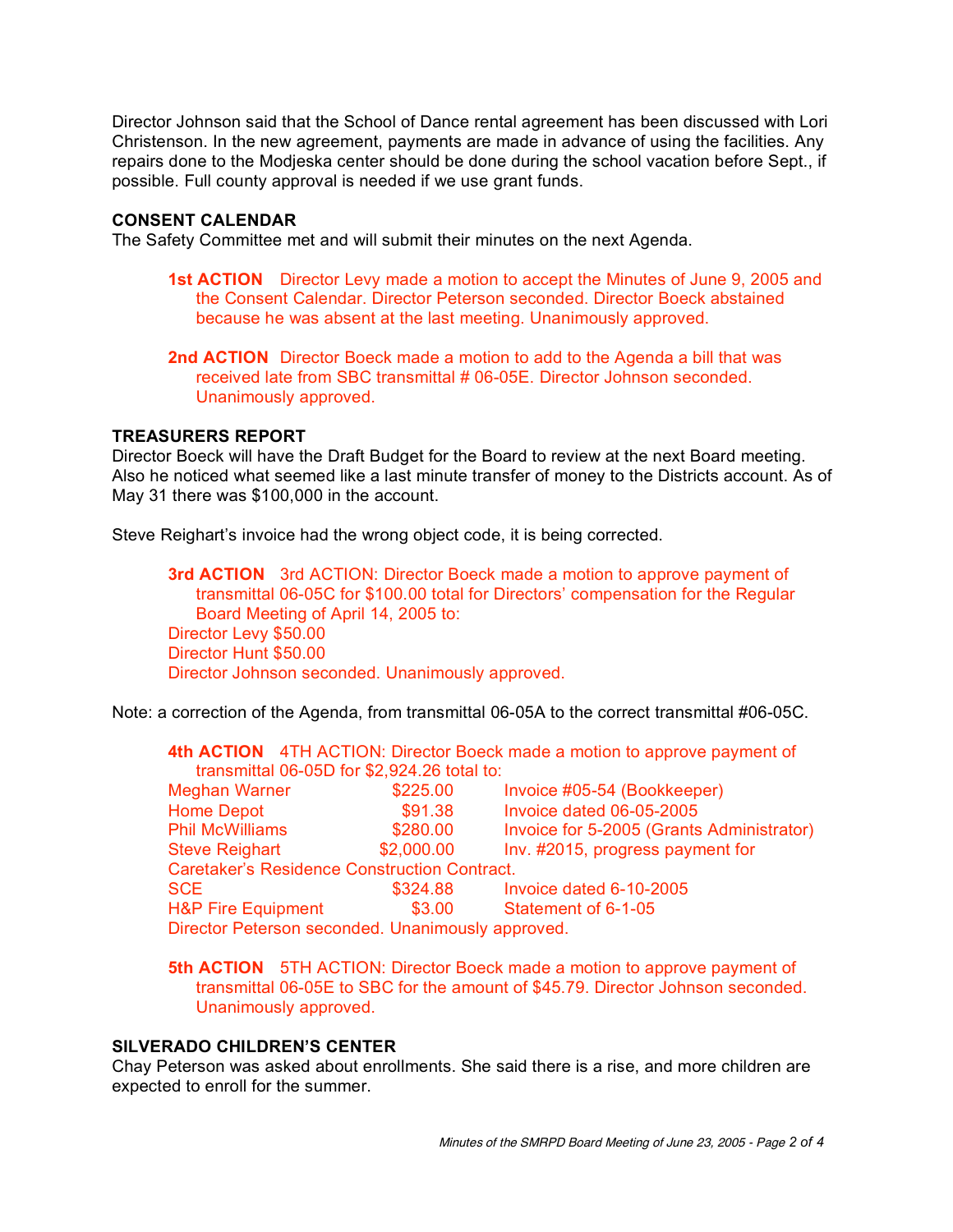Director Johnson said the accreditation process is going well. Once the application has been submitted, though, it could take up to six months for a visit to determine if it will be awarded.

Director Johnson mentioned the written agreement to the Parents of the Silverado Childrens Center and was wondering how that was coming along. It hasn't been signed as of yet.

## **CARETAKER'S REPORT**

Caretaker Steve Reighart reported that things are going well. He was a little concerned about the complications with his billing, Director Boeck is checking into this.

He may move into the Caretakers home within a week or so. He has received all the scheduling information from Fran Williams and is taking over the responsibility of scheduling at the Community Centers.

Director Boeck commented on how happy he is with the Caretaker's work, and offered to donate a needed hose bib.

Heating timers have been put in.

Director Johnson asked about any interest in using Eagle Scouts in the future, The Board asked the caretaker to look around to identify areas suitable for an Eagle Scout project.

#### **GRANTS ADMINISTRATORS REPORT**

Director Hunt reported that Bruce Newell is pursuing any information about the Modjeska Community Center that would prove it to be a historical building. Unless this can be done, renovating the center may be impossible. It is not in compliance with current county codes and it may not be possible to bring it into compliance. Because of these problems, the Board discussed moving ahead with the Silverado Community Center renovations. That means separating it from the Modjeska project.

#### **OTHER DISTRICT BUSINESS**

Director Boeck reported on a meeting he attended at Supervisor Bill Campbell's office on June 2, 2005, with Harbors Beaches and Parks, The Irvine Co, and others with an interest in East Orange open space in attendance. He said that the City of Orange did not attend and doesn't want to annex open space areas because of the cost of fire protection. Supervisor Campbell offered to loan SMPRD staff from the county to help with grant writing for the Open Space District. Director Boeck is hoping for a collaborative effort to increase our revenues and services that would help make our District more relevant.

During the discussion, Director Johnson asked Director Boeck to avoid giving his interpretations of events and to stick to the facts. At the time, Director Boeck was offering opinions on why the City of Orange did not show up at the meeting. When President Hunt asked Director Boeck to resume, Director Boeck stood and began to shout and gesture toward the Chair, at one point resigning from the Open Space Committee. President Hunt stood and told Director Boeck that he was out of order but the outburst continued. At approximately 8:30 PM President Hunt declared the meeting recessed to restore order. Director Boeck was escorted from the building by several members of the audience, and the room was cleared. At 8:40 PM, all persons were readmitted and the meeting resumed. President Hunt requested that audience members speak only at the designated times, that Directors request the floor when they wished to speak, and that only one person speak at a time without interruption.